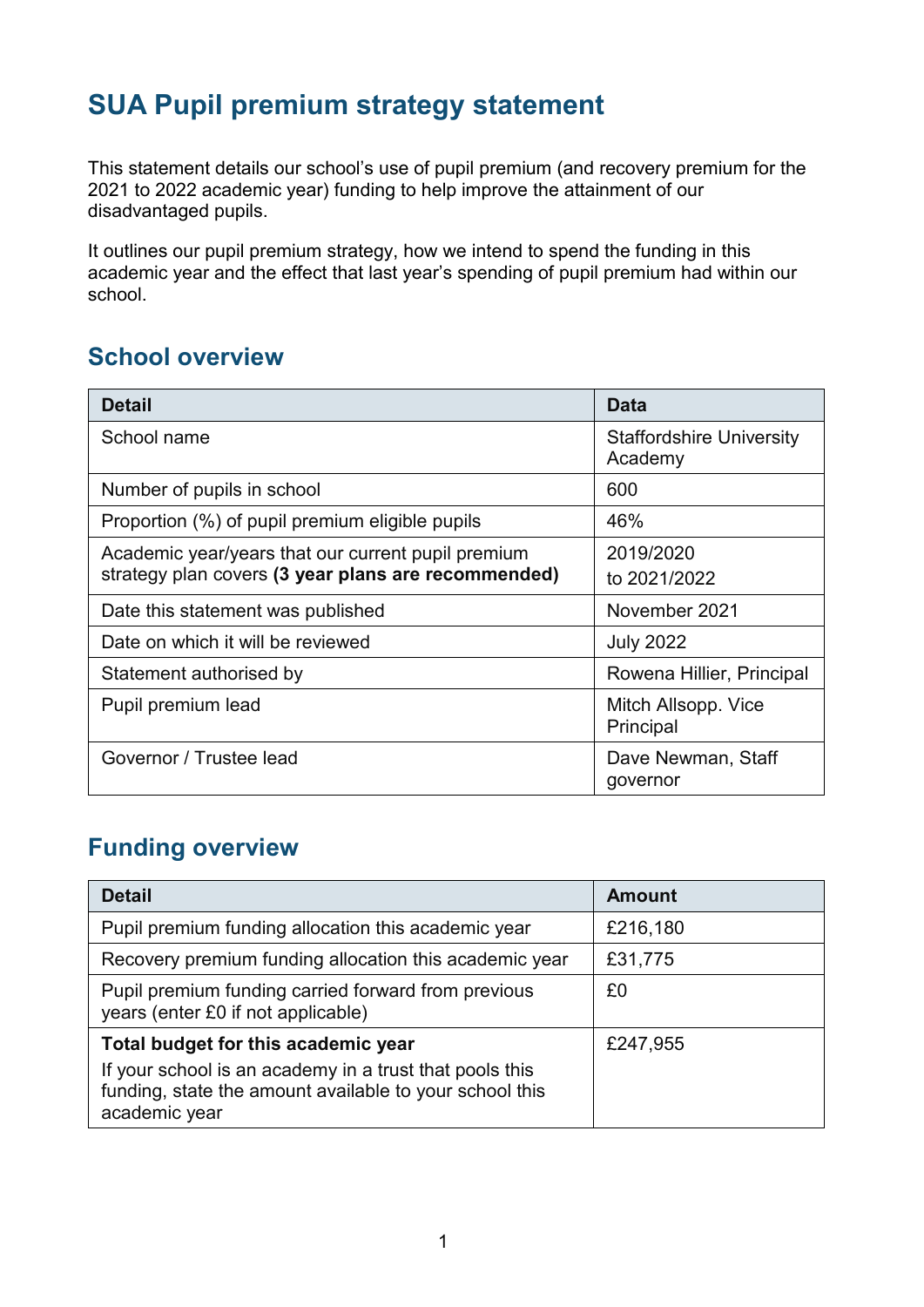# **Part A: Pupil premium strategy plan**

### **Statement of intent**

Our intention is that all pupils, irrespective of their background or the challenges they face, make good progress and achieve high attainment across the curriculum to enable them to have the best life chances.

The focus of our pupil premium strategy is to support disadvantaged pupils to achieve that goal, including progress for those who are already high attainers. We will consider the challenges faced by vulnerable pupils, such as those who have support from external agencies. The activity we have outlined in this statement is also intended to support their needs, regardless of whether they are disadvantaged or not.

High-quality teaching is at the heart of our approach, with a focus on areas in which disadvantaged pupils require the most support. This is proven to have the greatest impact on closing the disadvantage attainment gap and at the same time will benefit the non-disadvantaged pupils in our school. Implicit in the intended outcomes detailed below, is the intention that non-disadvantaged pupils' attainment will be sustained and improved alongside progress for their disadvantaged peers.

Our strategy is also integral to wider school plans for education recovery, notably in its targeted support through the use of our Student Intervention Officer whose sole purpose is to target intervention of pupils whose education has been worst affected, including non-disadvantaged pupils.

Our approach will be responsive to common challenges and individual needs, rooted in robust diagnostic assessment, not assumptions about the impact of disadvantage. The approaches we have adopted complement each other to help pupils excel. To ensure they are effective we will:

- ensure disadvantaged pupils are challenged in the work that they're set
- act early to intervene at the point need is identified
- adopt a whole school approach in which all staff take responsibility for disadvantaged pupils' outcomes and raise expectations of what they can achieve

## **Challenges**

This details the key challenges to achievement that we have identified among our disadvantaged pupils.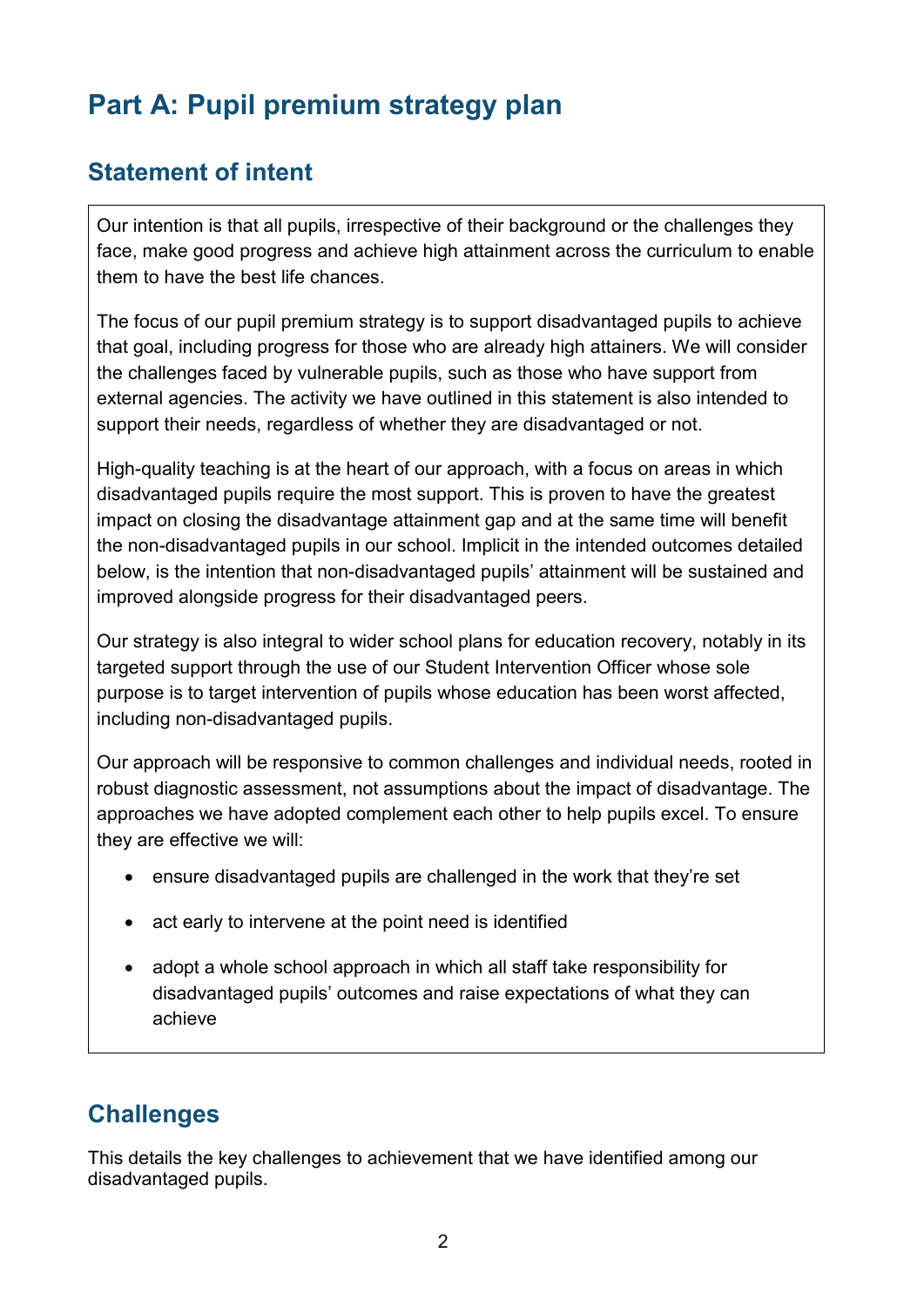| <b>Challenge</b><br>number | <b>Detail of challenge</b>                                                                                                                                                                                                                                                                                                  |
|----------------------------|-----------------------------------------------------------------------------------------------------------------------------------------------------------------------------------------------------------------------------------------------------------------------------------------------------------------------------|
|                            | In Years 7, 8, 10, 11 disadvantaged students entered Year 7, on<br>average, with lower basic skills (literacy, reading and spelling), which<br>does not improve rapidly enough. This therefore can have an impact on<br>widening the attainment gap between PP & Non PP if not addressed?                                   |
| 2                          | High attaining pupils who are eligible for PP do not make enough<br>progress and outcomes fall behind their peers.                                                                                                                                                                                                          |
| 3                          | Low aspirations and lack of exposure to culturally rich experiences. As a<br>result of restrictions, and additional economic factors, our<br>disadvantaged students will have missed opportunities previously to<br>experience different culturally rich experiences                                                        |
| 4                          | Attendance rates for disadvantaged students are lower compared to<br>other students, particularly when persistently absent. Students have, as<br>a result, missed opportunities to build a wide bank of cultural<br>knowledge, languages and experiences. Which will have an impact on<br>their understanding of the world. |
| 5                          | Lost learning is caught up and eradicated. (SUA average attendance throughout<br>lockdowns 91.5%, disadvantaged 90.6% versus a national attendance of 78%)                                                                                                                                                                  |

### **Intended outcomes**

This explains the outcomes we are aiming for **by the end of our current strategy plan**, and how we will measure whether they have been achieved.

| <b>Intended outcome</b>                                                                               | Success criteria                                                                                                                                                                  |
|-------------------------------------------------------------------------------------------------------|-----------------------------------------------------------------------------------------------------------------------------------------------------------------------------------|
| Improved outcomes of disadvantaged<br>students. Across all Academic subjects                          | Disadvantaged students' outcomes are<br>within 5% of non-disadvantaged<br>students across each subject & Narrow<br>attainment gap between PP & Non PP                             |
| Improved outcomes and of higher prior<br>attaining disadvantaged students                             | Higher ability disadvantaged students<br>achieve in line with ability and 'other'<br>students (7% of PP students achieved 7+ basics,<br>compared to 12% non-disadvantaged)        |
| Offer a breadth of culturally rich,<br>experientially led, activities for students to<br>engage with. | Disadvantaged students are exposed to<br>a minimum of 2 culturally rich<br>experiences per term throughout the<br>curriculum                                                      |
| Increased attendance rates for pupils<br>eligible for FSM.                                            | Improve attendance to national average<br>with support of the student intervention<br>officer to improve communication.<br>Implement new role of Student<br>Intervention officer. |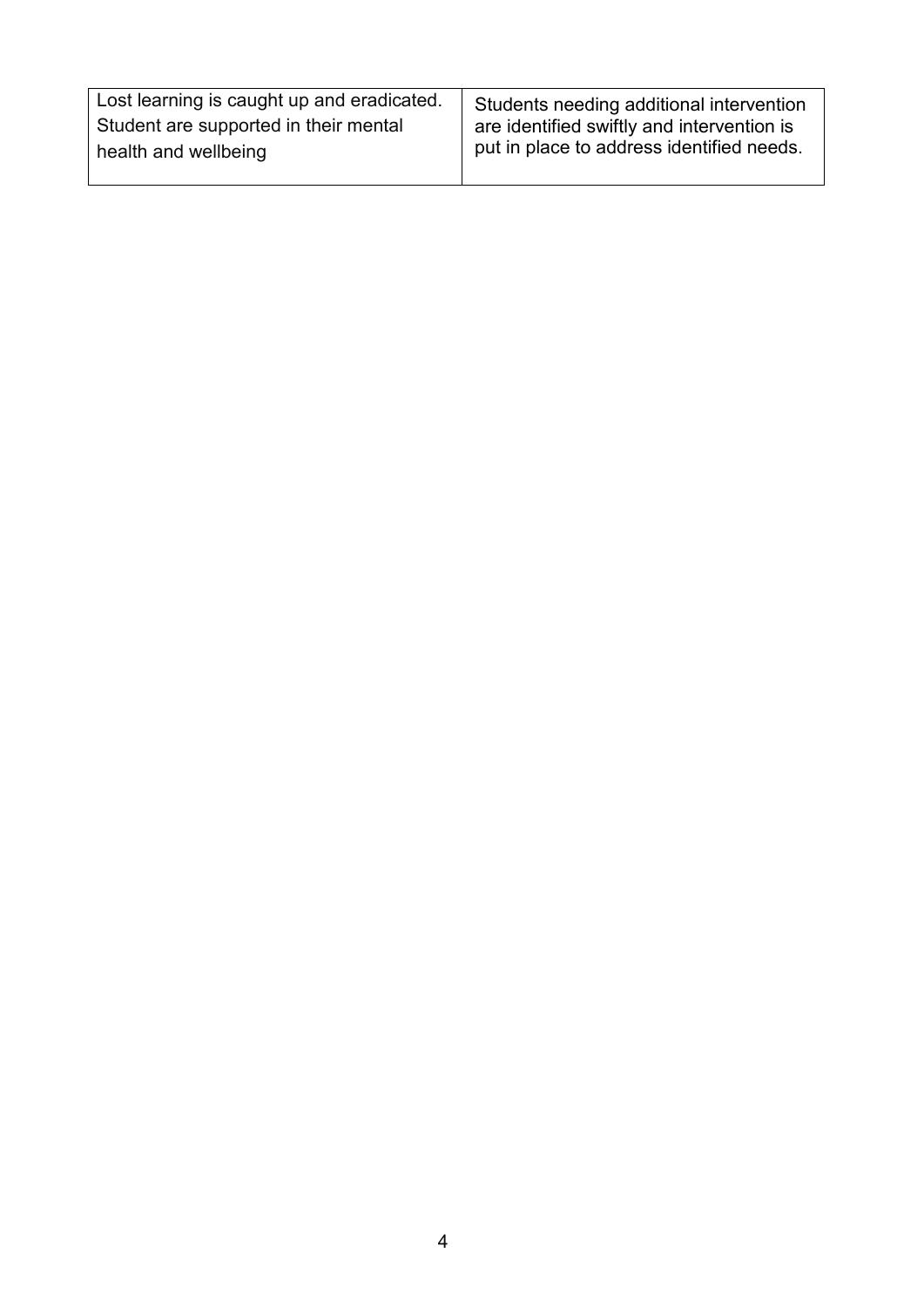## **Activity in this academic year**

This details how we intend to spend our pupil premium (and recovery premium funding) **this academic year** to address the challenges listed above.

#### **Teaching (for example, CPD, recruitment and retention)**

Budgeted cost: £98,500

| <b>Activity</b>                                                                                                               | <b>Evidence that supports this</b><br>approach                                                                                                                                                                                                                                                                                                                                                                                                                                      | <b>Challenge</b><br>number(s)<br>addressed |
|-------------------------------------------------------------------------------------------------------------------------------|-------------------------------------------------------------------------------------------------------------------------------------------------------------------------------------------------------------------------------------------------------------------------------------------------------------------------------------------------------------------------------------------------------------------------------------------------------------------------------------|--------------------------------------------|
| To continue to embed<br><b>Sound Training</b><br>system and<br>incorporate the use of<br>Lexonik Leap.                        | Sound training was introduced in<br>$\bullet$<br>2017 and has been hugely suc-<br>cessful with our students.<br>We continue to identify in our<br>$\bullet$<br>summer exam analysis, including<br>question level analysis (QLA), dis-<br>advantaged students struggled to<br>access certain elements of exam<br>due to low-literacy.<br>At KS4 we find our disadvantaged<br>$\bullet$<br>students particular struggle came<br>from comprehending the<br>command words in questions. | 1                                          |
| To continue to offer<br>provision to ensure<br>students attend and<br>then exceed at<br>school.                               | Some of our disadvantaged stu-<br>$\bullet$<br>dents have extended and sophisti-<br>cated needs that can act as barri-<br>ers to their education.                                                                                                                                                                                                                                                                                                                                   | $\overline{4}$                             |
| To improve the<br>quality of first wave<br>teaching of all<br>lessons to help<br>disadvantaged<br>students succeed.           | To ensure that the quality of<br>$\bullet$<br>teaching is typically in-line with ex-<br>pectations at SUA.<br>Staff strive to be great practition-<br>$\bullet$<br>ers, implementing pillars of mas-<br>tery<br>All staff to implement the strate-<br>$\bullet$<br>gies of TLAC (Teach Like a<br>Champion)/Metacognition, re-<br>search-based strategies that work<br>for disadvantaged students.                                                                                   | 1,2                                        |
| To enrich the life<br>chances of<br>disadvantaged<br>students, by offering<br>opportunities to<br>enhance their<br>education. | To introduce a series of cultural<br>$\bullet$<br>experiences that will enhance ex-<br>posure to cultural capital.<br>Encouragement and financial sup-<br>$\bullet$<br>port for participation in extra-cur-<br>ricular activities, residential and<br>trips.                                                                                                                                                                                                                        | 3                                          |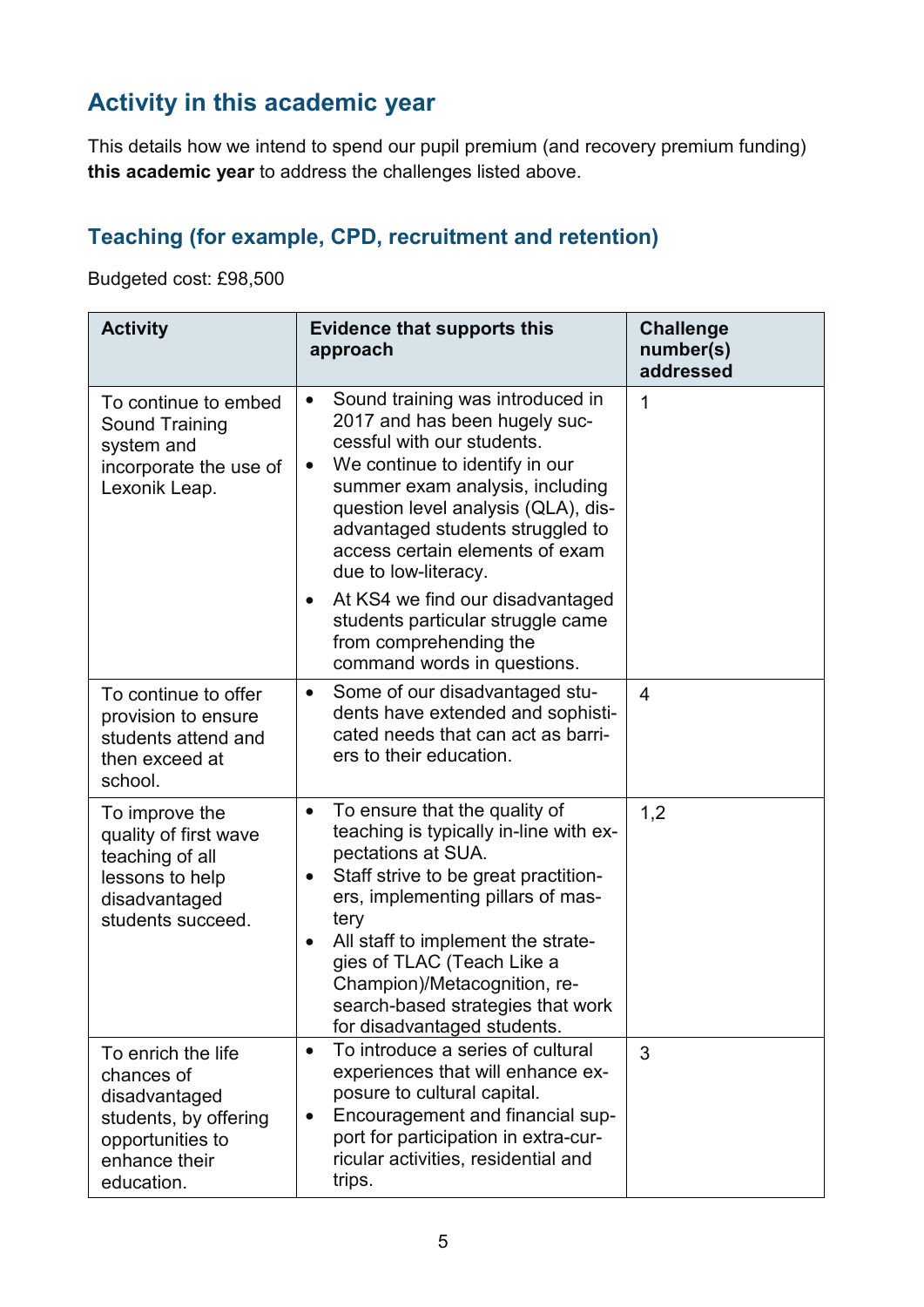|  | Parental voice suggests that costs |  |
|--|------------------------------------|--|
|  | are a barrier                      |  |

#### **Targeted academic support (for example, tutoring, one-to-one support structured interventions)**

Budgeted cost: £30,779

| <b>Activity</b>                                                                                                                    | <b>Evidence that supports this</b><br>approach                                                                                              | <b>Challenge</b><br>number(s)<br>addressed |
|------------------------------------------------------------------------------------------------------------------------------------|---------------------------------------------------------------------------------------------------------------------------------------------|--------------------------------------------|
| To create an urgency<br>and ethos based on<br>high profile<br>intervention to narrow<br>the gaps for<br>disadvantaged<br>students. | The legacy of underperformance<br>$\bullet$<br>for disadvantaged students,<br>though improving, is not a positive<br>one.                   | 1,2,5                                      |
| <b>Additional Student</b><br><b>Intervention Officer</b>                                                                           | Additional in class and out of class<br>intervention support can improve<br>outcomes of students (EEF shows an<br>average gain of 4 months) | 5                                          |
| Students receive an<br>intervention program<br>focussed on learning<br>techniques and exam<br>support                              | Students receive an intervention<br>programme focussed on learning<br>techniques and exam support                                           | 1,2,5                                      |

#### **Wider strategies (for example, related to attendance, behaviour, wellbeing)**

Budgeted cost: £118,676

| <b>Activity</b>                                                                                                     | <b>Evidence that supports this</b><br>approach                                                                                                                                   | <b>Challenge</b><br>number(s)<br>addressed |
|---------------------------------------------------------------------------------------------------------------------|----------------------------------------------------------------------------------------------------------------------------------------------------------------------------------|--------------------------------------------|
| To ensure that the<br>correct levels of<br>Social, Emotional and<br>Mental Health support<br>is offered to Students | Contribution to support work expe-<br>$\bullet$<br>rience<br>Social, emotional and mental<br>$\bullet$<br>health support; provision of coun-<br>selling and contribution to CVH. | 4                                          |
| To improve the<br>support offered to<br>help disadvantaged<br>students succeed.                                     | Many Students struggle to have<br>$\bullet$<br>the right start to the day                                                                                                        | 4,5                                        |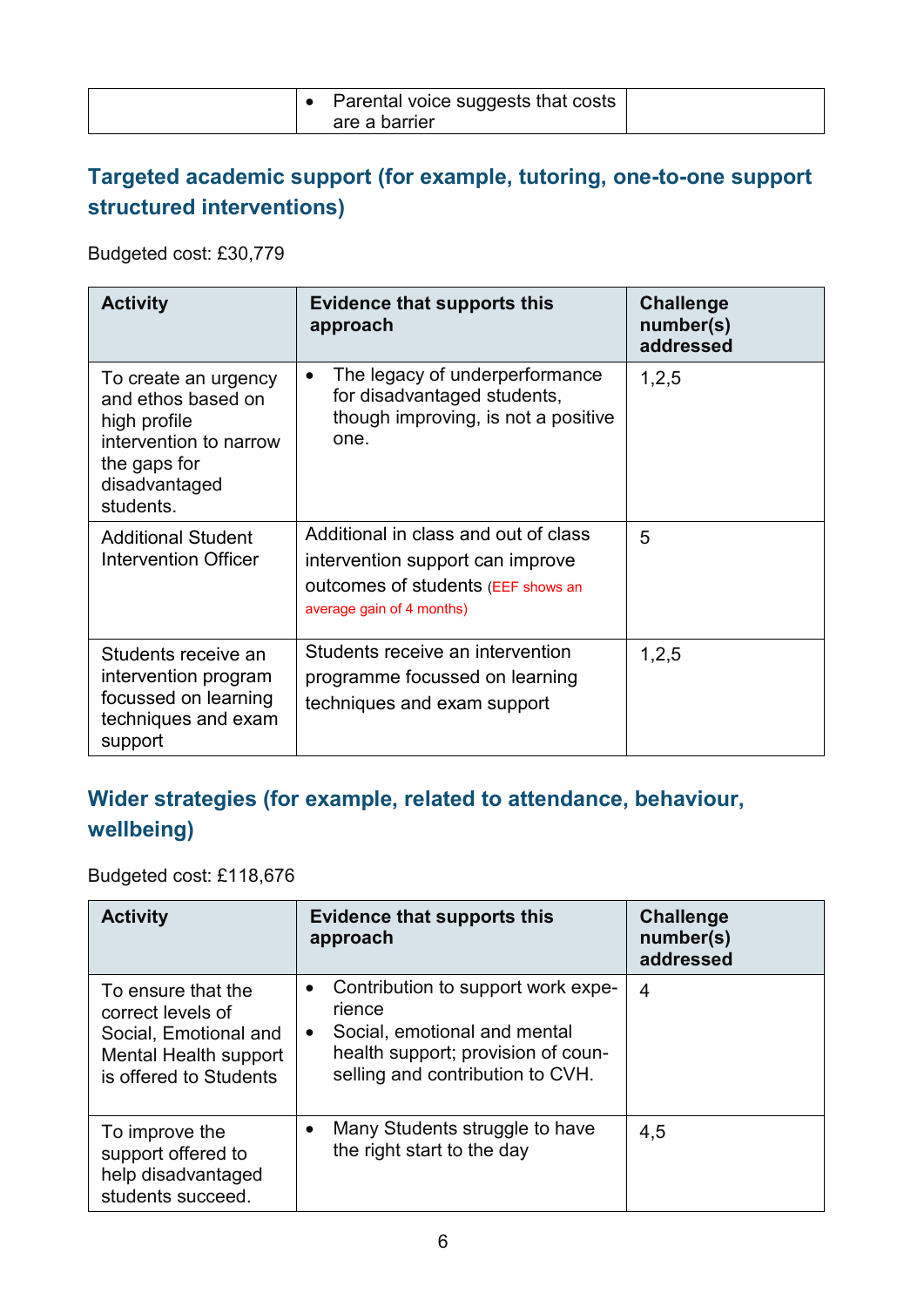|                                                     | The inclusion team, Form tutor<br>$\bullet$<br>and Intervention Manager are cru-<br>cial in bridging communication be-<br>tween home and school, they are<br>all trained in offering the very best<br>support to the wider school com-<br>munity. |     |
|-----------------------------------------------------|---------------------------------------------------------------------------------------------------------------------------------------------------------------------------------------------------------------------------------------------------|-----|
| Increased mental<br>health and wellbeing<br>support | Large number of students require<br>$\bullet$<br>further mental health support from<br>external providers. (EEF suggest<br>average of 4 months increase)                                                                                          | 4,5 |

**Total budgeted cost: £ 247,955**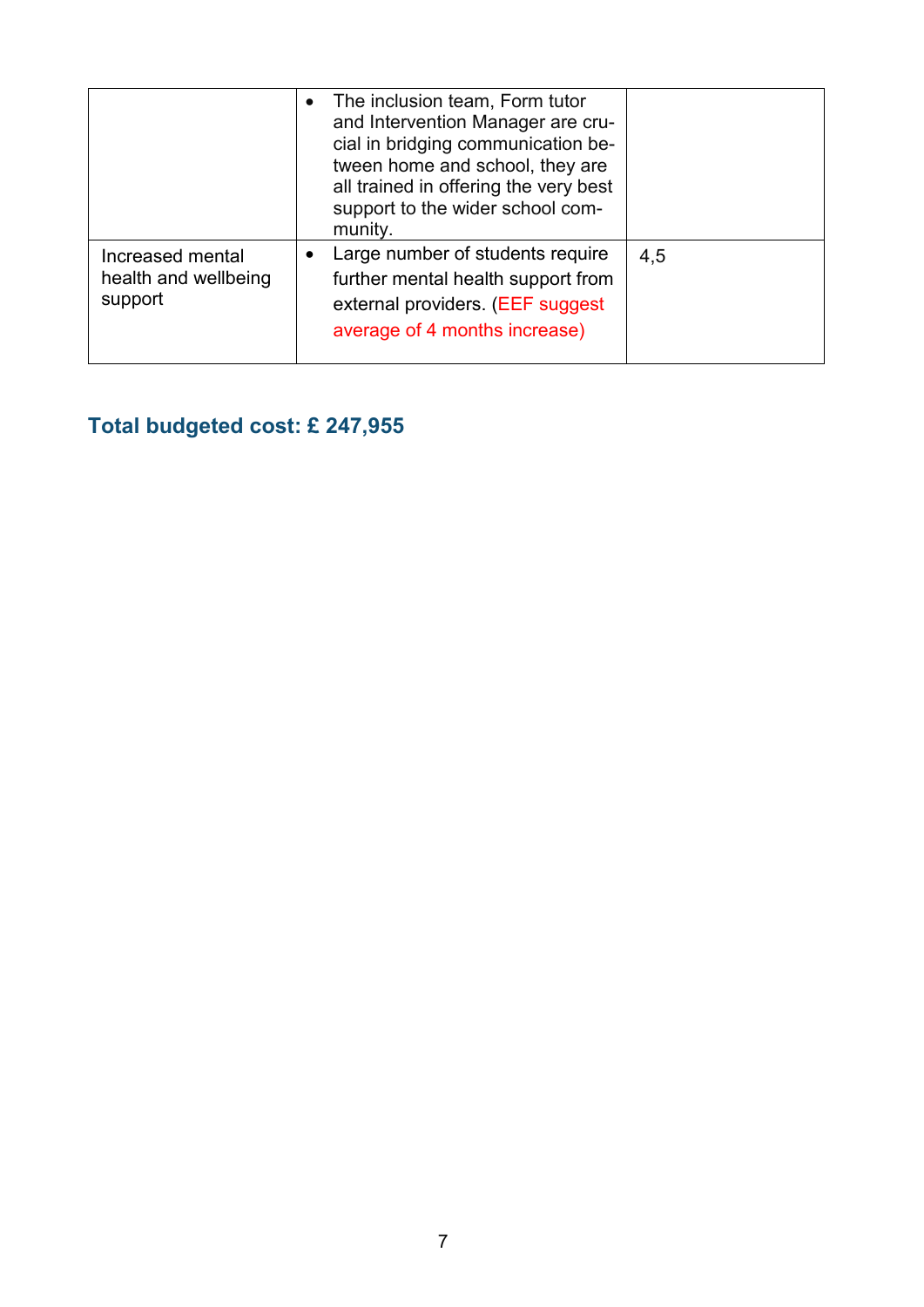# **Part B: Review of outcomes in the previous academic year**

#### **Pupil premium strategy outcomes**

This details the impact that our pupil premium activity had on pupils in the 2020 to 2021 academic year.

Our internal assessments during 2020/21 suggested that the performance of disadvantaged pupils was in line with that of non-disadvantaged in key areas of the curriculum. Basics matching at 5+ and 7+ were both higher for PP students (4/7%)

Despite being on track during the first year (2019/20), the outcomes we aimed to achieve in our previous strategy by the end of 2020/21 were therefore not fully realised.

Our assessment of the reasons for these outcomes points primarily to Covid-19 impact, which disrupted all of our subject areas to varying degrees. As evidenced in schools across the country, partial closure was most detrimental to our disadvantaged pupils, and they were not able to benefit from our pupil premium funded improvements to teaching and targeted interventions to the degree that we intended. The impact was mitigated by our resolution to maintain a high-quality curriculum, including during periods of partial closure. During this time live lesson were conducted via Teams and supplemented with Oak National Academy online resources to reduce learning loss. We ensured that every disadvantaged student was loaned a laptop and gave a further 75 families dongles to access the internet.

Although overall attendance in 2020/21 was lower than in the previous years at 91.5% (all) /90.6% (PP), it was higher than the national average. Attendance to online learning was positive and although below attendance of non-disadvantaged youngsters, attendance of pupil premium students was well above national (78%) Upon returning to full time academy attendance was not as high as prior to closures. Resulting in larger gaps than in previous years, which is why attendance is a focus of our current plan.

Our assessments demonstrated that pupil behaviour, wellbeing and mental health were significantly impacted last year, primarily due to COVID-19-related is-sues. The impact was particularly acute for disadvantaged pupils. We used pupil premium funding to provide wellbeing support for all pupils – such as the commissioning of two counsellors from MIND and YESS, and targeted interventions where required. We are building on that approach in our new plan. Our new plan will help fund external agencies, from 3 days a week to 5 in order to support the wellbeing and mental health of our disadvantaged students.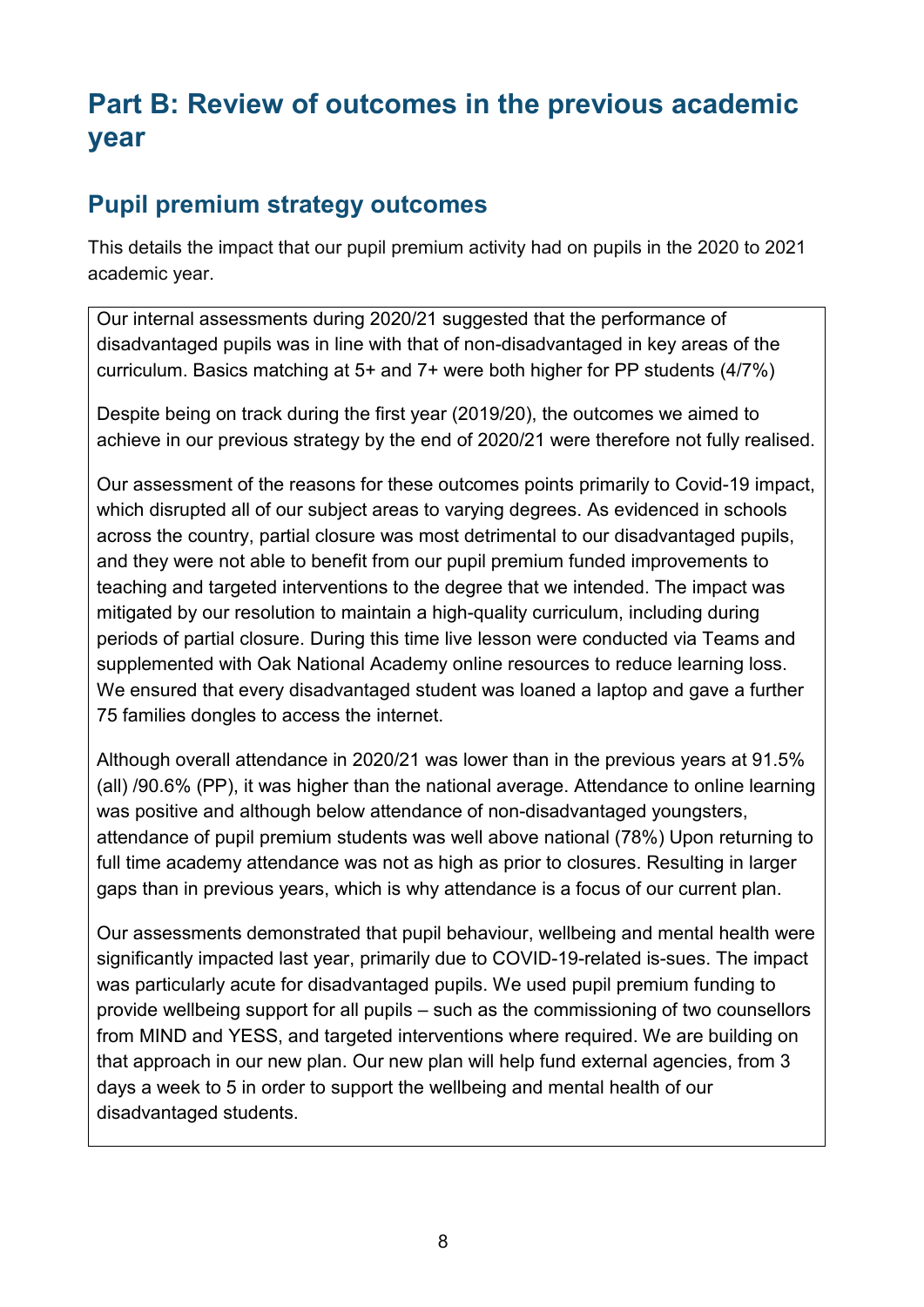### **Externally provided programmes**

*Please include the names of any non-DfE programmes that you purchased in the previous academic year. This will help the Department for Education identify which ones are popular in England*

| Programme | <b>Provider</b> |
|-----------|-----------------|
|           |                 |
|           |                 |

### **Service pupil premium funding (optional)**

*For schools that receive this funding, you may wish to provide the following information:* 

| <b>Measure</b>                                                                    | <b>Details</b> |
|-----------------------------------------------------------------------------------|----------------|
| How did you spend your service pupil<br>premium allocation last academic year?    | n/a            |
| What was the impact of that spending on<br>service pupil premium eligible pupils? | n/a            |